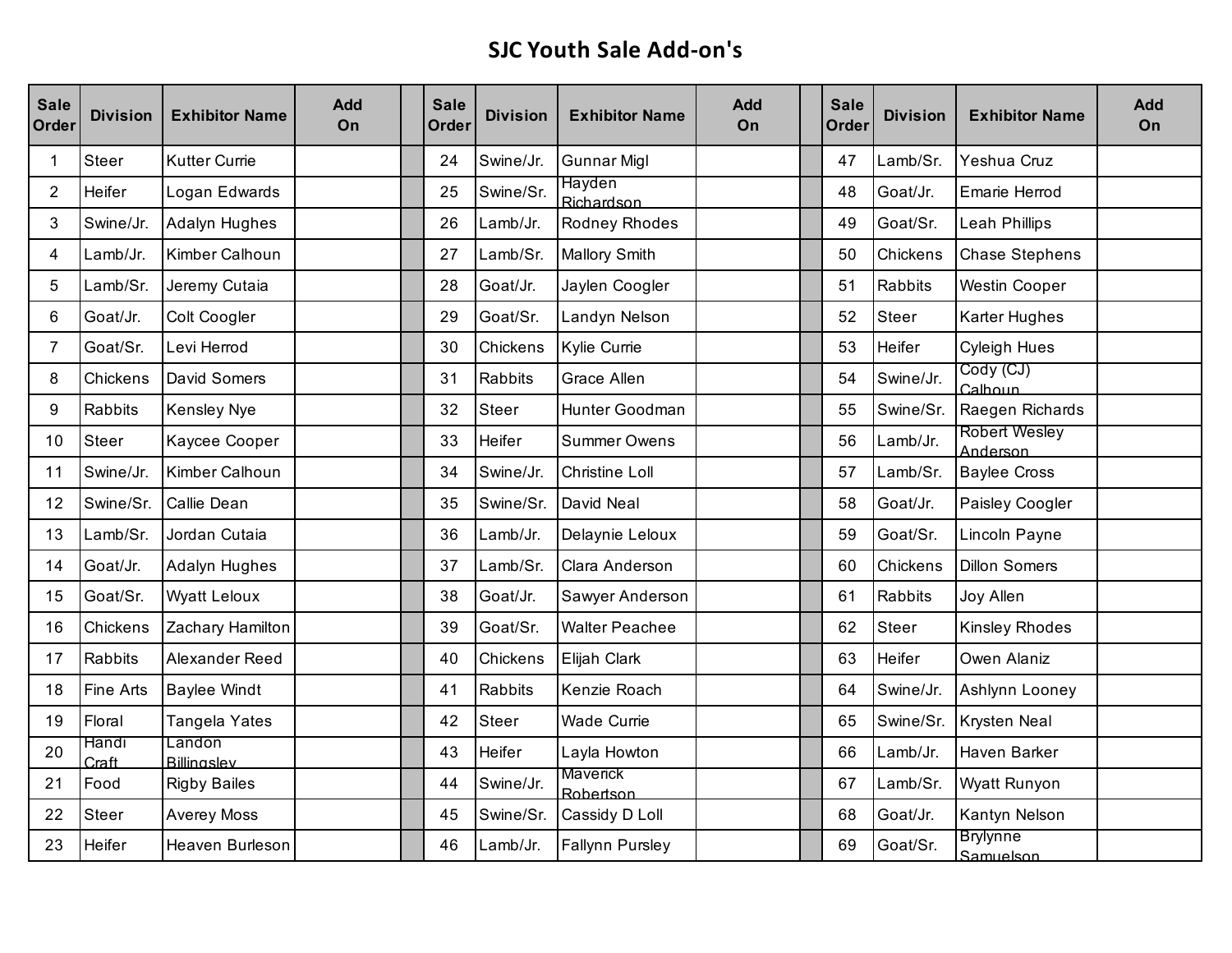## **SJC Youth Sale Add-on's**

| <b>Sale</b><br>Order | <b>Division</b> | <b>Exhibitor Name</b>      | <b>Add</b><br>On | <b>Sale</b><br>Order | <b>Division</b> | <b>Exhibitor Name</b> | <b>Add</b><br>On | <b>Sale</b><br>Order | <b>Division</b> | <b>Exhibitor Name</b>   | <b>Add</b><br>On |
|----------------------|-----------------|----------------------------|------------------|----------------------|-----------------|-----------------------|------------------|----------------------|-----------------|-------------------------|------------------|
| 70                   | Chickens        | Josylin Clark              |                  | 93                   | Lamb/Jr.        | Jeremiah Cruz         |                  | 116                  | Rabbits         | <b>Skyler Wick</b>      |                  |
| 71                   | Rabbits         | Kasin Johnson              |                  | 94                   | Lamb/Sr.        | Mercy Cruz            |                  | 117                  | Heifer          | Kristopher Baker        |                  |
| 72                   | <b>Steer</b>    | Bryson<br>Goodman          |                  | 95                   | Goat/Jr.        | <b>Carter Beverly</b> |                  | 118                  | Swine/Sr.       | <b>Leah Chambers</b>    |                  |
| 73                   | Heifer          | <b>Cinco Bailes</b>        |                  | 96                   | Goat/Sr.        | Caitlin Loll          |                  | 119                  | Rabbits         | Gaven Markovich         |                  |
| 74                   | Swine/Jr.       | Collin Coogler             |                  | 97                   | Chickens        | <b>Ethan Hamilton</b> |                  | 120                  | Heifer          | <b>Braydon Mitchell</b> |                  |
| 75                   | Swine/Sr.       | Cody Park                  |                  | 98                   | Rabbits         | lan Clark             |                  | 121                  | Swine/Sr.       | <b>Colton Peterson</b>  |                  |
| 76                   | Lamb/Jr.        | <b>Brinlee May</b>         |                  | 99                   | Heifer          | Kaylee Kangas         |                  | 122                  | Rabbits         | <b>Ethan Manuel</b>     |                  |
| 77                   | Lamb/Sr.        | Faith May                  |                  | 100                  | Swine/Sr.       | Layton Edwards        |                  | 123                  | Heifer          | Abby Migl               |                  |
| 78                   | Goat/Jr.        | <b>Hoyt Burnett</b>        |                  | 101                  | Goat/Jr.        | <b>Emery Kelso</b>    |                  | 124                  | Swine/Sr.       | Annie Harrell           |                  |
| 79                   | Goat/Sr.        | Hailey White               |                  | 102                  | Goat/Sr.        | <b>Hayley Baker</b>   |                  | 125                  | Rabbits         | Jossilyn Manuel         |                  |
| 80                   | Chickens        | <b>Taniyah Yates</b>       |                  | 103                  | Chickens        | <b>Brooklin Clark</b> |                  | 126                  | Heifer          | Cason Watson            |                  |
| 81                   | Rabbits         | <b>Jared Reed</b>          |                  | 104                  | Rabbits         | Jeanna Roberts        |                  | 127                  | Swine/Sr.       | <b>Aulstin Baloy</b>    |                  |
| 82                   | <b>Steer</b>    | Kyia Jackson               |                  | 105                  | Heifer          | <b>Cooper Moss</b>    |                  | 128                  | Rabbits         | <b>Kensley Shrader</b>  |                  |
| 83                   | Heifer          | Hayden Green               |                  | 106                  | Swine/Sr.       | James Clark           |                  | 129                  | Heifer          | Kirstin Kangas          |                  |
| 84                   | Swine/Sr.       | Eli Currie                 |                  | 107                  | Chickens        | Caitlin Clark         |                  | 130                  | Swine/Sr.       | Kenley Keel             |                  |
| 85                   | Lamb/Jr.        | Eli Herrod                 |                  | 108                  | Rabbits         | Hayden Ferguson       |                  | 131                  | Rabbits         | Kyler Syracuse          |                  |
| 86                   | Lamb/Sr.        | <b>Kevin Haltom</b>        |                  | 109                  | Heifer          | Lanee Swiech          |                  | 132                  | Heifer          | <b>Trace Green</b>      |                  |
| 87                   | Goat/Jr.        | Beau Jackson               |                  | 110                  | Swine/Sr.       | <b>Avery Keel</b>     |                  | 133                  | Swine/Sr.       | Zander Atkinson         |                  |
| 88                   | Goat/Sr.        | <b>Bentley</b><br>Davidson |                  | 111                  | Chickens        | <b>Tess Syracuse</b>  |                  | 134                  | Rabbits         | Celeste Lamont          |                  |
| 89                   | Chickens        | Mayci Whitten              |                  | 112                  | Rabbits         | Konner Syracuse       |                  | 135                  | Heifer          | Cadeyn Mitchell         |                  |
| 90                   | Rabbits         | <b>Sherry Dial</b>         |                  | 113                  | Heifer          | Rylei Brewer          |                  | 136                  | Swine/Sr.       | Landyn Rice             |                  |
| 91                   | Heifer          | <b>Cutter Hues</b>         |                  | 114                  | Swine/Sr.       | Hayden Richards       |                  | 137                  | Rabbits         | Jaelynn Lee             |                  |
| 92                   | Swine/Sr.       | Kennedi<br>Mitcheltree     |                  | 115                  | Chickens        | <b>Destiny Sims</b>   |                  | 138                  | Heifer          | Jaydin Kelso            |                  |